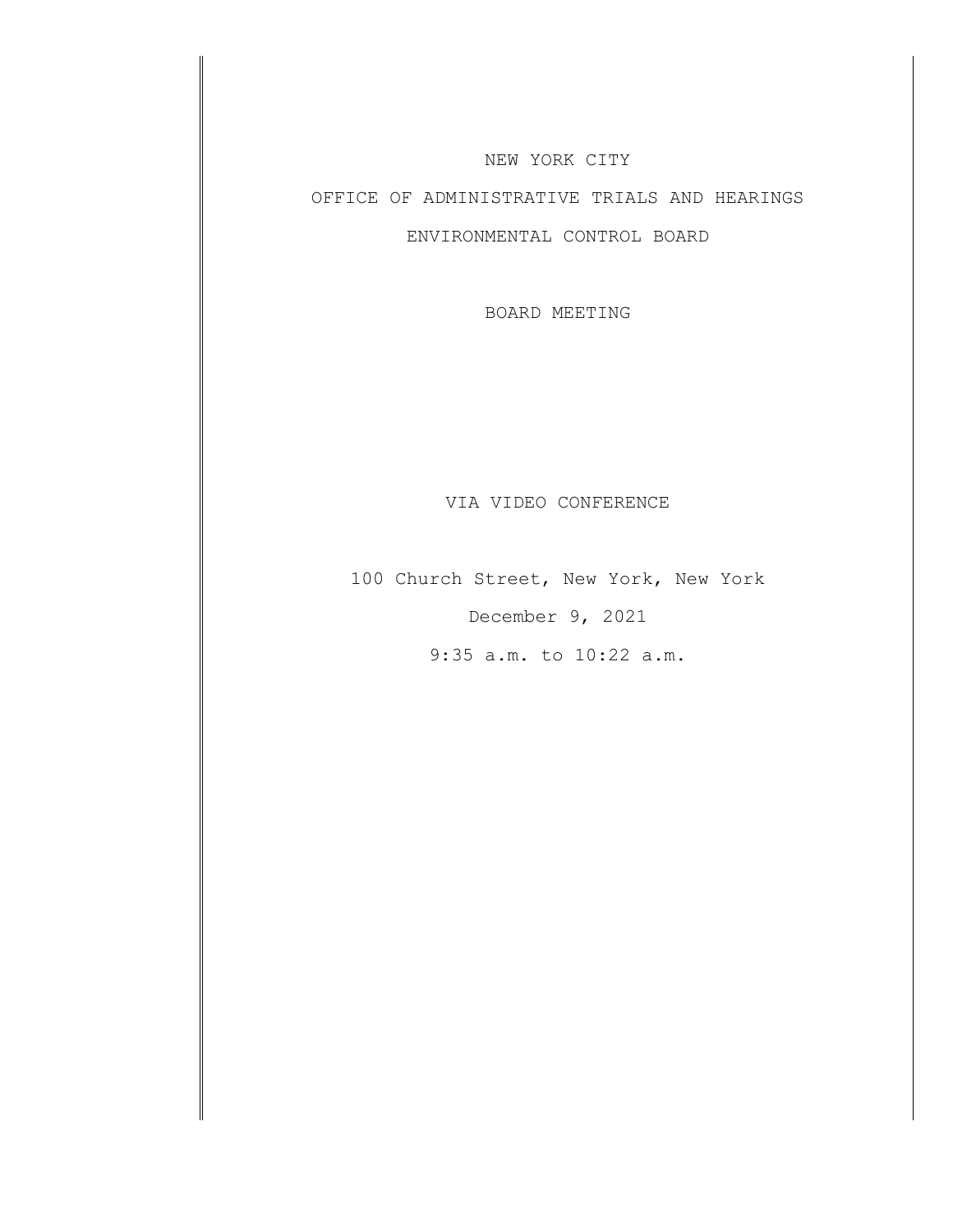```
December 9, 2021
MEMBERS PRESENT:
Joni Kletter, Esq. - Commissioner/Chief Administrative Law
     Judge, OATH, Chair/Executive Director, OATH ECB
Shamonda Graham - Department of Buildings (DOB)
Abayomi Whint, Esq. (for Joseph Gregory, Esq.) – New York 
     City Fire Department (FDNY)
Elizabeth Knauer, Esq. - Appointed Member (Water)
Madelynn Liguori, Esq. – Department of Sanitation (DSNY)
Jorge Martinez, Esq. – Department of Health & Mental
     Hygiene (DOHMH)
Russell Pecunies, Esq. – Department of Environmental 
     Protection (DEP)
Matthew Schneid, Esq. – Appointed Member (Real Estate)
Tom Shpetner, Esq. – Appointed Member (Business) 
John Cestaro, Esq. (for Matthew Smith, Esq.) - New York 
     City Police Department (NYPD)
Douglas Swann - Appointed Member (Air)
Jarrod Whittington - Appointed Member (Noise)
ALSO PRESENT:
Rachel Amar - Special Assistant to Commissioner, OATH
John Castelli - Deputy Commissioner for Legislative 
    Affairs, OATH
Kelly Corso, Esq. - Assistant Commissioner for Hearings
     Division Adjudications, OATH
Svetlana Iosilevich, Esq. - Executive Agency Counsel,
     Business Integrity Commission (BIC)
Catherine Jakubik, Esq. - Assistant General Counsel, OATH
Timothy Jones, Esq. - Senior Counsel, OATH
Susan Kassapian, Esq. - Deputy Commissioner for Appeals,
     OATH
Richard J. LaPlant – Office of Management and Budget (OMB)
Peter Schulman, Esq. – Assistant Commissioner for Appeals, 
     OATH
Frances Shine - Secretary to the Board, OATH
Amy Slifka, Esq. – Deputy Commissioner/Hearings Division, 
     OATH
Samuel Solomon, Esq. – Chief of Staff/Special Counsel,
     OATH
Thomas Southwick, Esq. - Supervising Attorney for Appeals, 
     OATH
Olga Statz, Esq. – Deputy Commissioner/General Counsel, 
     OATH
```
Page 2

Joy A. Thompson, Esq. - Assistant General Counsel, OATH

# **Geneva Worldwide, Inc.**

256 West 38th Street, 10th Floor, New York, NY 10018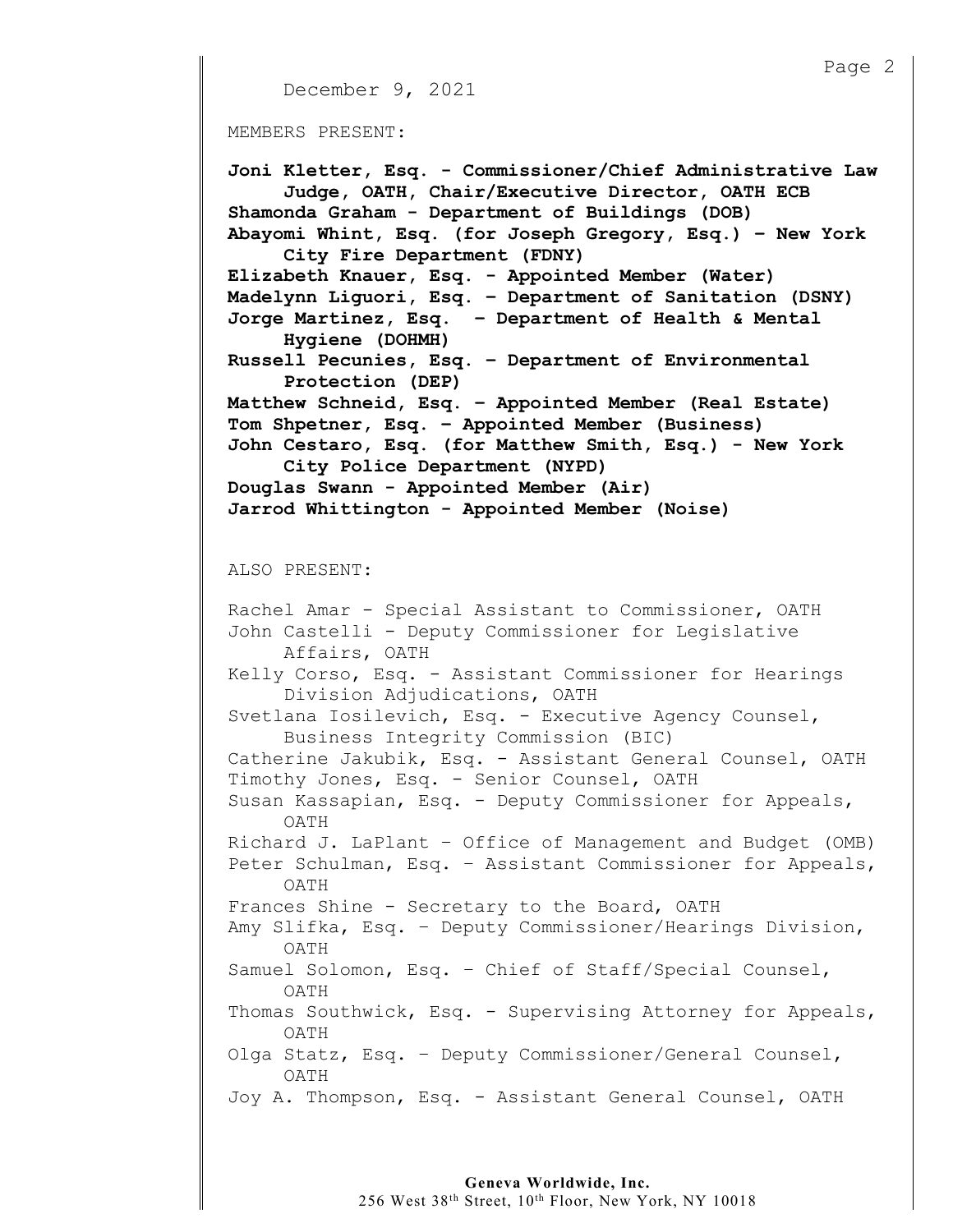| December 9, |  | . 2021 |
|-------------|--|--------|
|-------------|--|--------|

INDEX

| Joni Kletter, Esq.       | $\overline{4}$ |
|--------------------------|----------------|
| Joy Thompson, Esq.       | 4              |
| Abayomi Whint, Esq.      | 4              |
| Elizabeth Knauer, Esq.   | 5              |
| Madelynn Liguori, Esq.   | 5              |
| Jorge Martinez, Esq.     | 5              |
| Russell Pecunies, Esq.   | 5              |
| Matthew Schneid, Esq.    | 5              |
| Tom Shpetner, Esq.       | 5              |
| John Cestaro, Esq.       | 6              |
| Jarrod Whittington, Esq. | 6              |
| Olga Statz, Esq.         | 7              |
| Kelly Corso, Esq.        | 9              |

Page 3

Page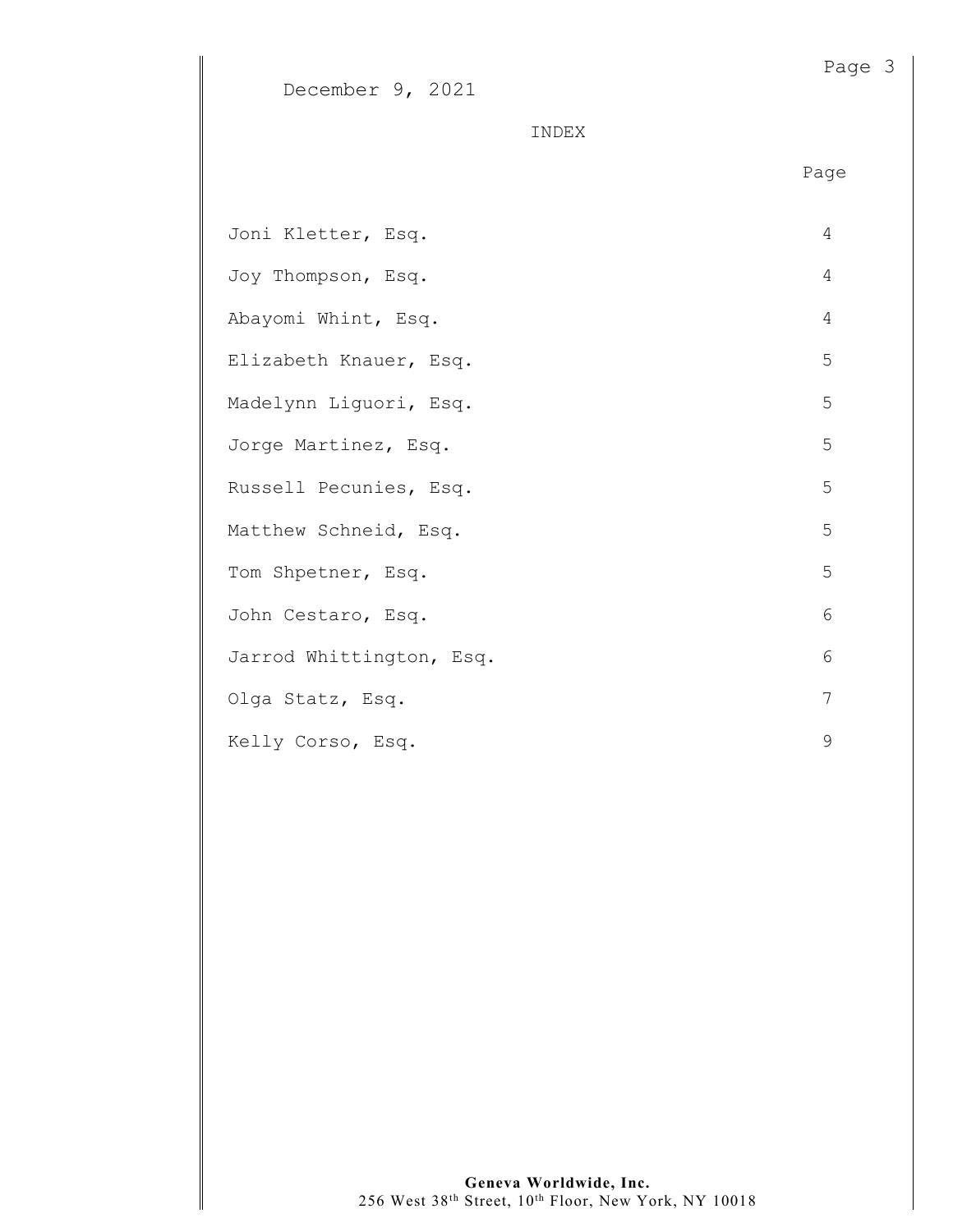|                | Page 4                                           |
|----------------|--------------------------------------------------|
| $\mathbf 1$    | December 9, 2021                                 |
| $\mathbf{2}$   | (The board meeting commenced at 9:35             |
| $\mathfrak{Z}$ | $a.m.$ )                                         |
| 4              | JONI KLETTER, ESQ., CHAIR, EXECUTIVE             |
| 5              | DIRECTOR, OATH ECB, COMMISSIONER/CHIEF           |
| 6              | ADMINISTRATIVE LAW JUDGE, OATH: Alright. Good    |
| $\overline{7}$ | morning, everyone. I'm going to call the meeting |
| $\,8\,$        | to order. I'm going to ask Joy for a roll call   |
| $\mathsf 9$    | to verify quorum.                                |
| 10             | JOY A. THOMPSON, ESQ., ASSISTANT GENERAL         |
| 11             | COUNSEL, OATH: Thank you, Commissioner. I'm      |
| 12             | going to start with Commissioner. You're         |
| 13             | present. Thank you. I understand --              |
| 14             | MS. KLETTER: Alright, present.                   |
| 15             | MS. THOMPSON: Thank you. I understand            |
| 16             | Shamonda Graham will be joining us shortly, so   |
| 17             | I'm going to move on alphabetically. Joseph      |
| 18             | Gregory?                                         |
| 19             | ABAYOMI WHINT, ESQ., ON BEHALF OF JOSEPH         |
| 20             | GREGORY, ESQ., NEW YORK CITY FIRE DEPARTMENT:    |
| 21             | Abayomi Whint on behalf of Joseph Gregory. Good  |
| 22             | morning.                                         |
| 23             | MS. THOMPSON: And you are, again? Your           |
| 24             | name?                                            |
|                |                                                  |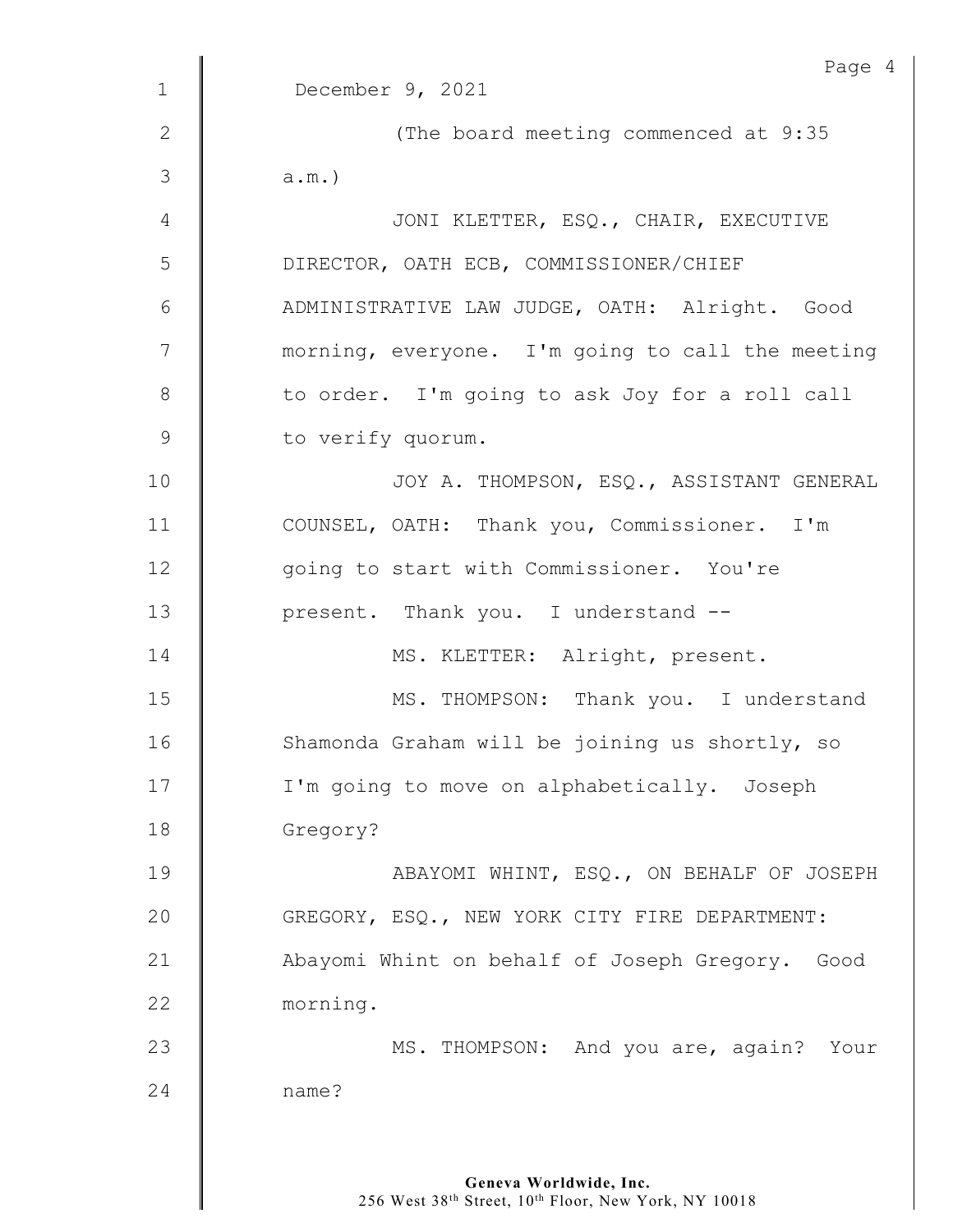|                | Page 5                                         |
|----------------|------------------------------------------------|
| $\mathbf 1$    | December 9, 2021                               |
| 2              | MS. WHINT: Abayomi Whint on behalf of          |
| 3              | Joseph Gregory from the Fire Department.       |
| 4              | MS. THOMPSON: Very good. I see your            |
| 5              | name there. Very good. Okay. Next one, we have |
| 6              | Elizabeth Knauer.                              |
| $\overline{7}$ | ELIZABETH KNAUER, ESQ., APPOINTED MEMBER       |
| 8              | (WATER): Present.                              |
| 9              | MS. THOMPSON: Madelynn Liguori?                |
| 10             | MADELYNN LIGUORI, ESQ., DEPARTMENT OF          |
| 11             | SANITATION: Present.                           |
| 12             | MS. THOMPSON: Jo- Jose Martinez?               |
| 13             | JORGE MARTINEZ, ESQ., DEPARTMENT OF            |
| 14             | HEALTH & MENTAL HYGIENE: It's Jorge Martinez.  |
| 15             | Present.                                       |
| 16             | MS. THOMPSON: Jorge, thank you. Russ           |
| 17             | Pecunies?                                      |
| 18             | RUSSELL PECUNIES, ESQ., DEPARTMENT OF          |
| 19             | ENVIRONMENTAL PROTECTION: Present.             |
| 20             | MS. THOMPSON: Matthew Schneid?                 |
| 21             | MATTHEW SCHNEID, ESQ., APPOINTED MEMBER        |
| 22             | (REAL ESTATE): Present.                        |
| 23             | MS. THOMPSON: Thomas Shpetner?                 |
| 24             | THOMAS SHPETNER, ESQ., APPOINTED MEMBER        |
|                |                                                |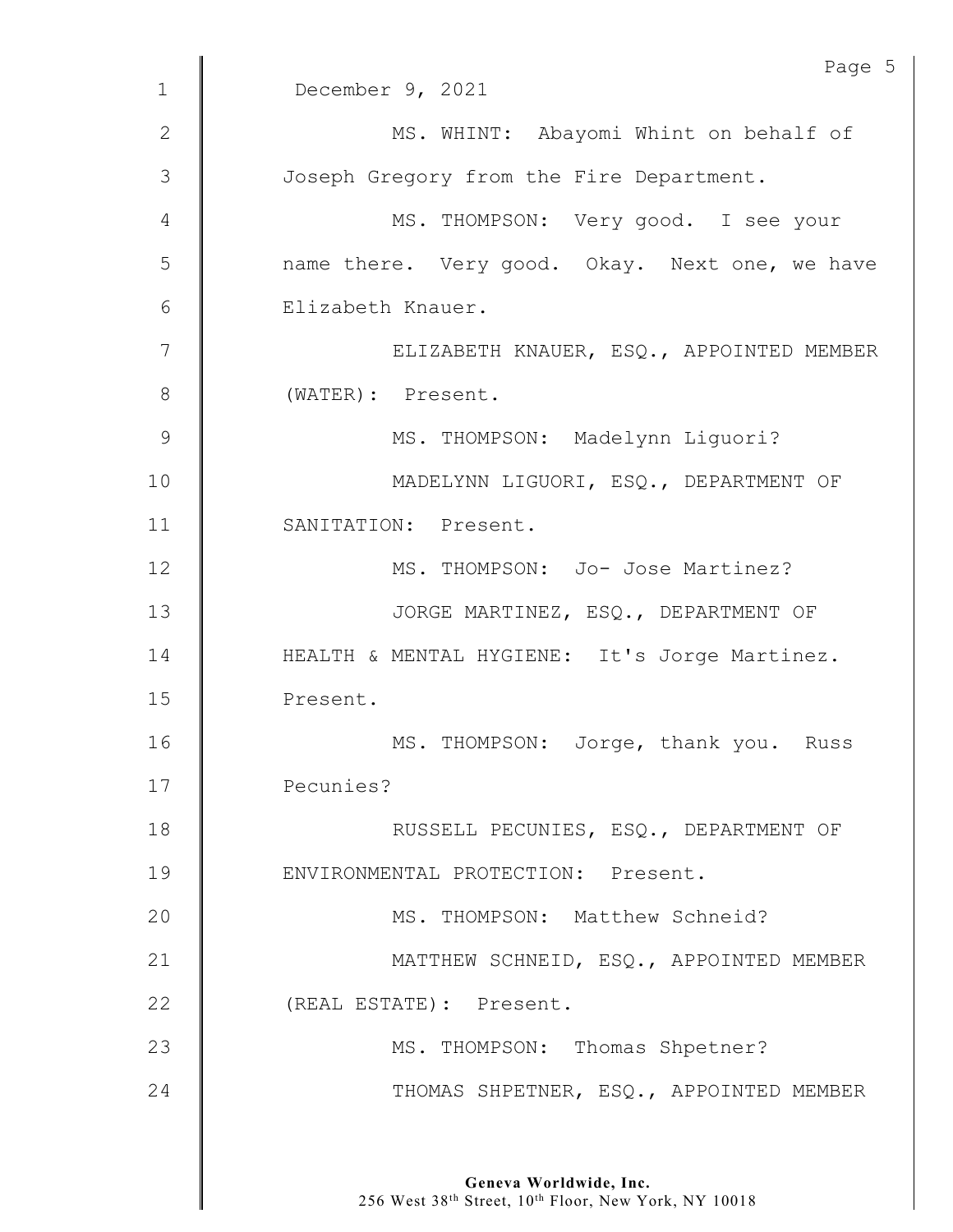|              | Page 6                                           |
|--------------|--------------------------------------------------|
| $\mathbf 1$  | December 9, 2021                                 |
| $\mathbf{2}$ | (BUSINESS): Present.                             |
| 3            | MS. THOMPSON: I see you. Thank you. I            |
| 4            | believe Sergeant John "Ciestro"?                 |
| 5            | JOHN CESTARO, ESQ., ON BEHALF OF MATTHEW         |
| 6            | SMITH, ESQ., NEW YORK CITY POLICE DEPARTMENT:    |
| 7            | John Cestaro on behalf of Matt Smith.            |
| 8            | MS. THOMPSON: Alright. And he even               |
| 9            | gave us a pronunciation quide. My pard-, please  |
| 10           | pardon me. Douglas --                            |
| 11           | MR. CESTARO: Close enough.                       |
| 12           | MS. THOMPSON: Doug Swann?                        |
| 13           | DOUGLAS SWANN, APPOINTED MEMBER (AIR):           |
| 14           | Present.                                         |
| 15           | MS. THOMPSON: Thank you. Jarrod                  |
| 16           | Whittington?                                     |
| 17           | JARROD WHITTINGTON, APPOINTED MEMBER             |
| 18           | (NOISE): Present.                                |
| 19           | MS. THOMPSON: Thank you. We have 11 out of       |
| 20           | 12 for now. We have quorum.                      |
| 21           | MS. KLETTER: Great. Thank you so much.           |
| 22           | I'm now going to ask for a motion to adopt the   |
| 23           | minutes of the October 5, 2021 meeting. Is there |
| 24           | a motion?                                        |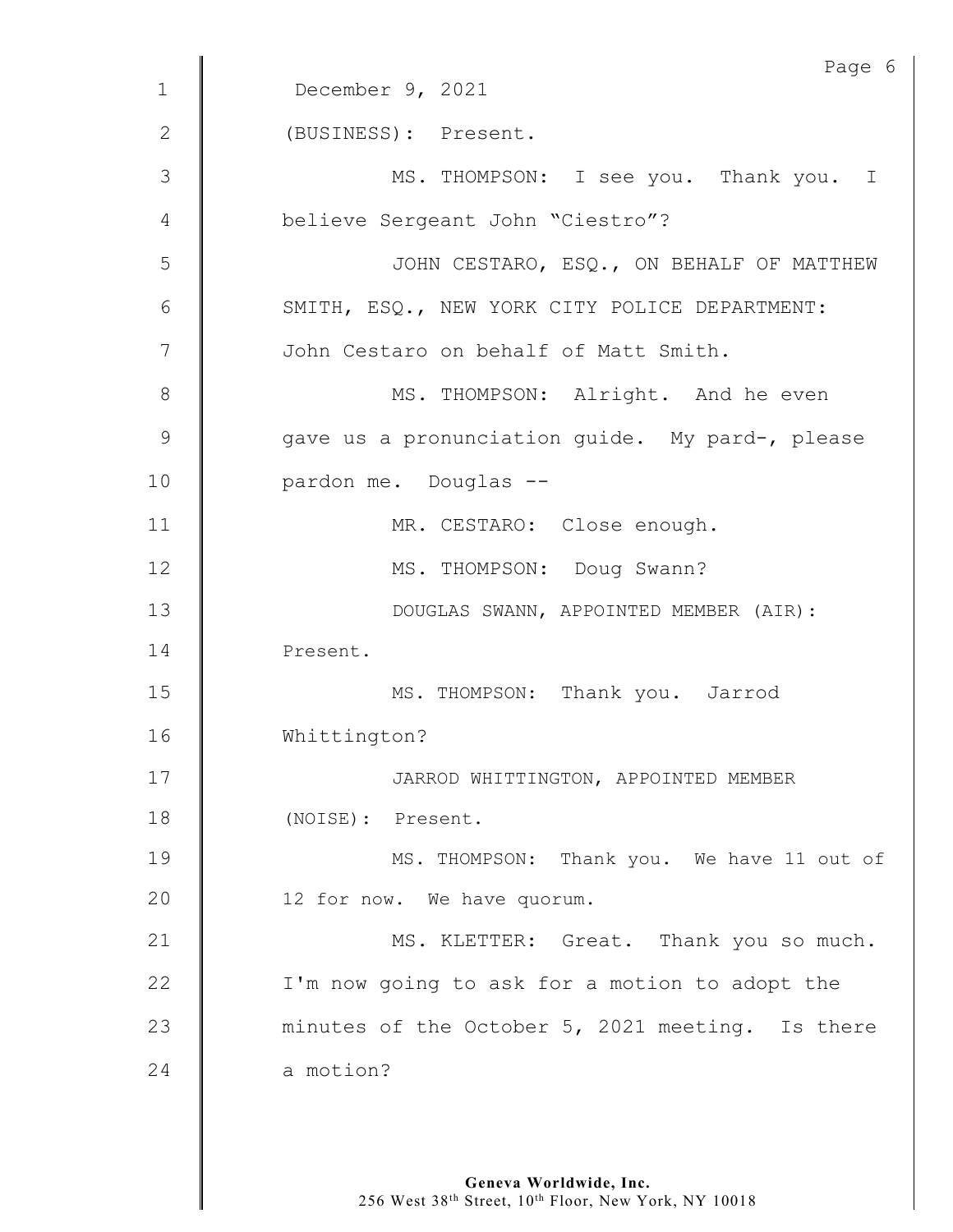| $\mathbf 1$ | Page 7<br>December 9, 2021                       |
|-------------|--------------------------------------------------|
|             |                                                  |
| 2           | MS. LIGUORI: Motion.                             |
| 3           | MS. KLETTER: Thank you. Does anyone              |
| 4           | have any corrections? No? Hearing none, I'm      |
| 5           | going to ask Joy to call a vote to approve the   |
| 6           | minutes as presented.                            |
| 7           | MS. THOMPSON: Thank you, Commissioner.           |
| 8           | Are there any objections to the approval of the  |
| 9           | minutes from the October 5, 2021 ECB Board       |
| 10          | Meeting? Seeing or hearing none, the minutes are |
| 11          | approved.                                        |
| 12          | MS. KLETTER: Thank you very much. I'm            |
| 13          | now going to ask Olga Statz to introduce OATH's  |
| 14          | final rule updating OATH's Water Penalty         |
| 15          | Schedule.                                        |
| 16          | OLGA STATZ, ESQ., DEPUTY                         |
| 17          | COMMISSIONER/GENERAL COUNSEL, OATH: Hi. Good     |
| 18          | morning, everybody. Can everybody hear me?       |
| 19          | Good. As you know, this is, this is the final    |
| 20          | rule for the Water Penalty Schedule.             |
| 21          | As you know, normally, we have been,             |
| 22          | over the last few years, in a process of         |
| 23          | eliminating our penalty schedules that belong to |
| 24          | enforcement agencies, but we were not able to do |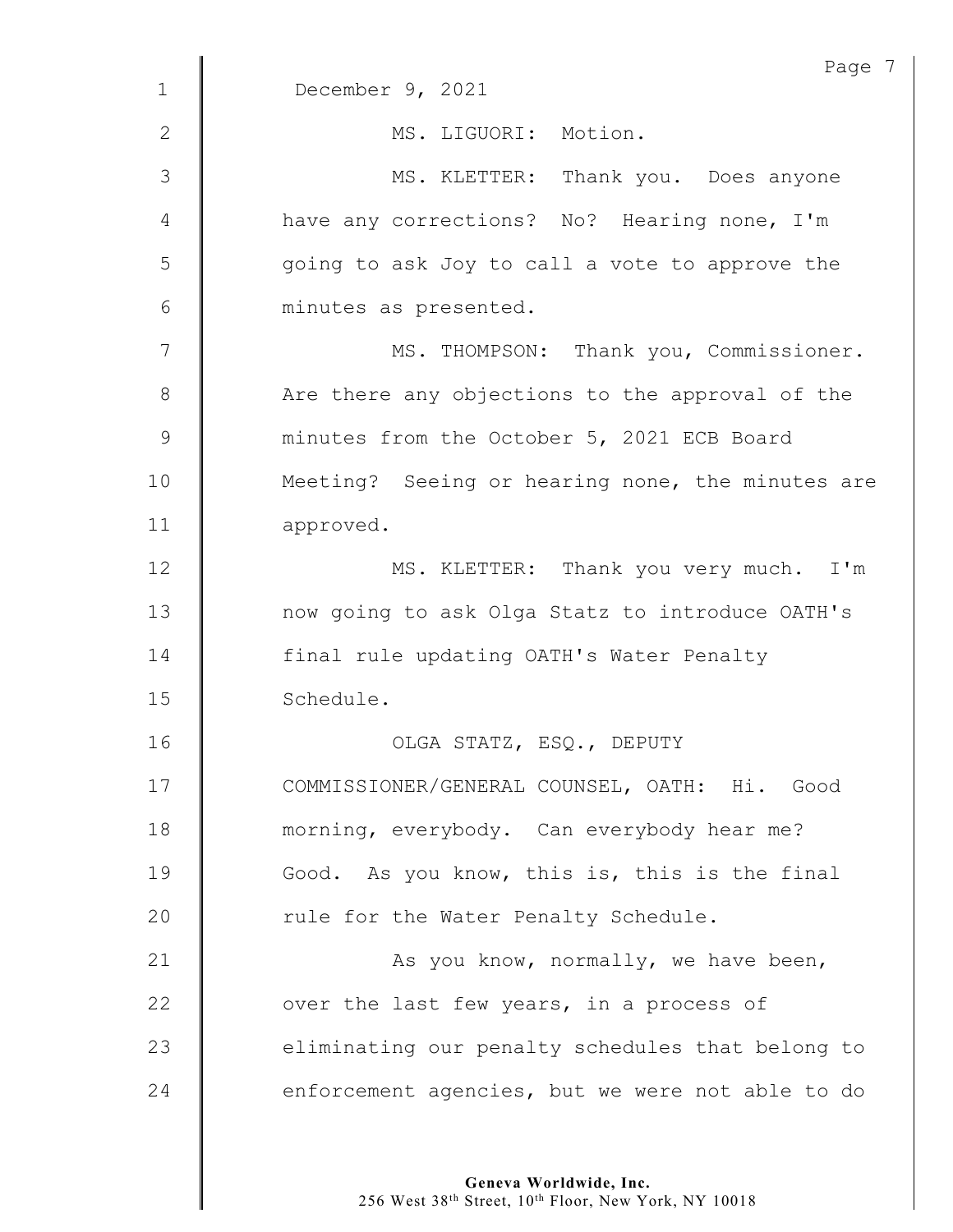Page 8 1 December 9, 2021 2  $\parallel$  that for this particular water penalty, because 3 | the Administrative Code requires OATH, actually 4 | ECB, in particular, to have this water penalty in 5 | its rules. We're also currently working with the 6 || Law Department to amend that Administrative Law 7 Code. However, in the meantime, since it's 8 **important for DEP to update the Penalty Code, we** 9 are doing it on behalf of DEP, as we explained 10 | last time. 11 | And I'm happy to answer any questions 12 | vou might have. 13 | MS. KLETTER: Any questions? I'm going  $14$   $\parallel$  to ask for a motion to approve the schedule. 15 MS. LIGUORI: Motion. 16 **MS. KLETTER:** To the final rule. Great. 17 | Thank you so much. I'm going to ask Joy to call 18 **for a vote.** 19 | MS. THOMPSON: At this time, I will be 20 | calling for a vote as to whether the ECB approves 21 | the final rule updating OATH's Water Penalty 22  $\parallel$  Schedule. I will do so by asking if there are 23 | any objections to the approval of the final rule? 24 **Are there any abstentions?**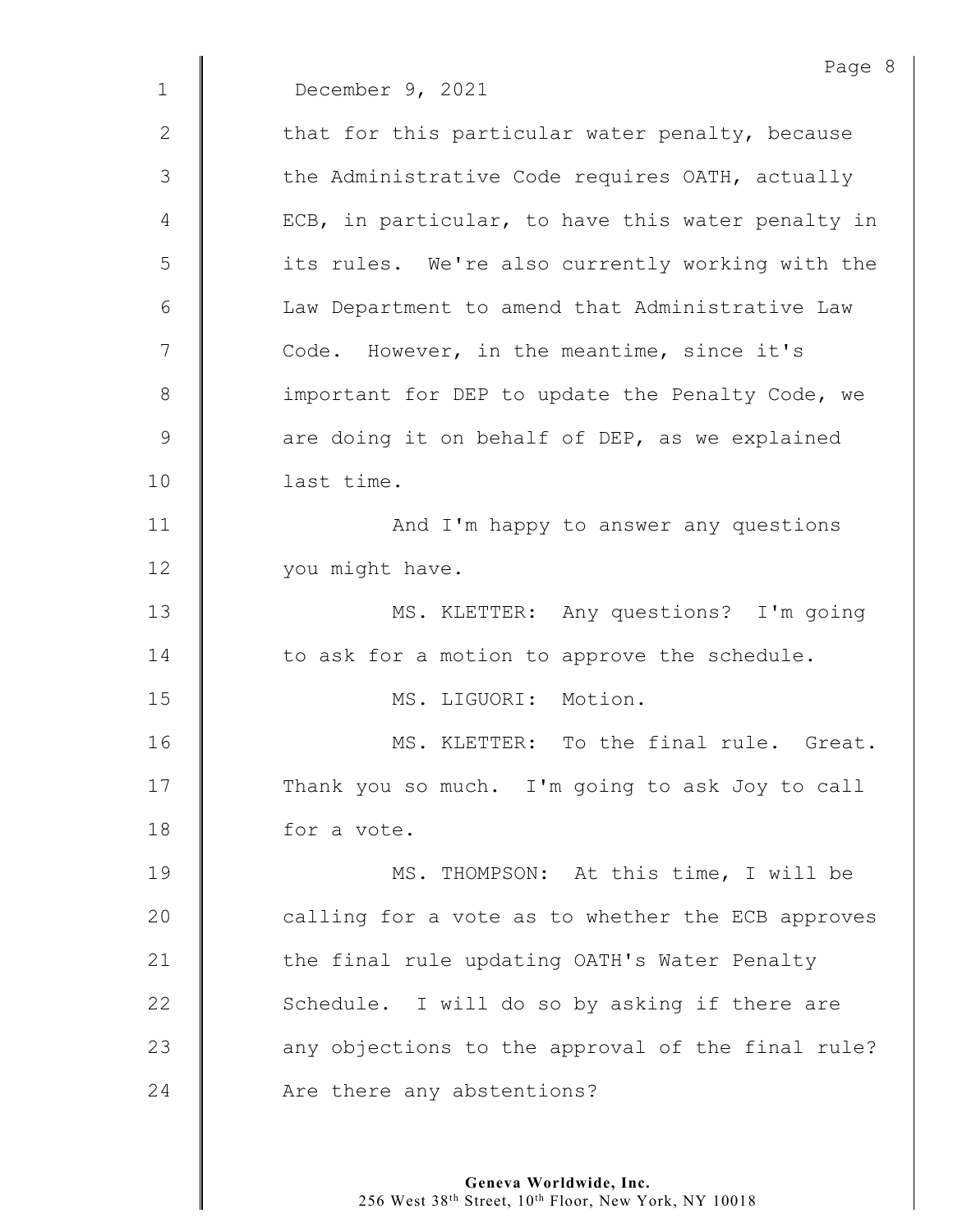|             | Page 9                                            |
|-------------|---------------------------------------------------|
| $\mathbf 1$ | December 9, 2021                                  |
| 2           | MR. SHPETNER: I abstain.                          |
| 3           | MS. THOMPSON: Thank you, Tom. Anyone              |
| 4           | else? The motion par- passes. Thank you,          |
| 5           | Commissioner.                                     |
| 6           | MS. KLETTER: Great. Thank you so much.            |
| 7           | I'm now going to ask Kelly Corso to introduce the |
| $8\,$       | pre-sealing reports.                              |
| 9           | KELLY CORSO, ESQ., ASSISTANT                      |
| 10          | COMMISSIONER FOR HEARINGS DIVISION ADJUDICATIONS, |
| 11          | OATH: Good morning. I'm Kelly Corso, Assistant    |
| 12          | Commissioner for the Hearings Division,           |
| 13          | Adjudications. We have six pre-sealing reports    |
| 14          | for the Board today. All of them involve          |
| 15          | backflow violations. And, in all the cases, the   |
| 16          | Hearing Officers recommended no further action on |
| 17          | sealing, based on the compliance that was         |
| 18          | established at the hearings by the Respondent.    |
| 19          | And that's it.                                    |
| 20          | MS. KLETTER: Any questions? I'm going             |
| 21          | to ask for motion to approve the reports.         |
| 22          | MS. LIGUORI: Motion.                              |
| 23          | MS. KLETTER: Great. Thank you so much.            |
| 24          | I'm going to ask Joy to call the vote.            |
|             |                                                   |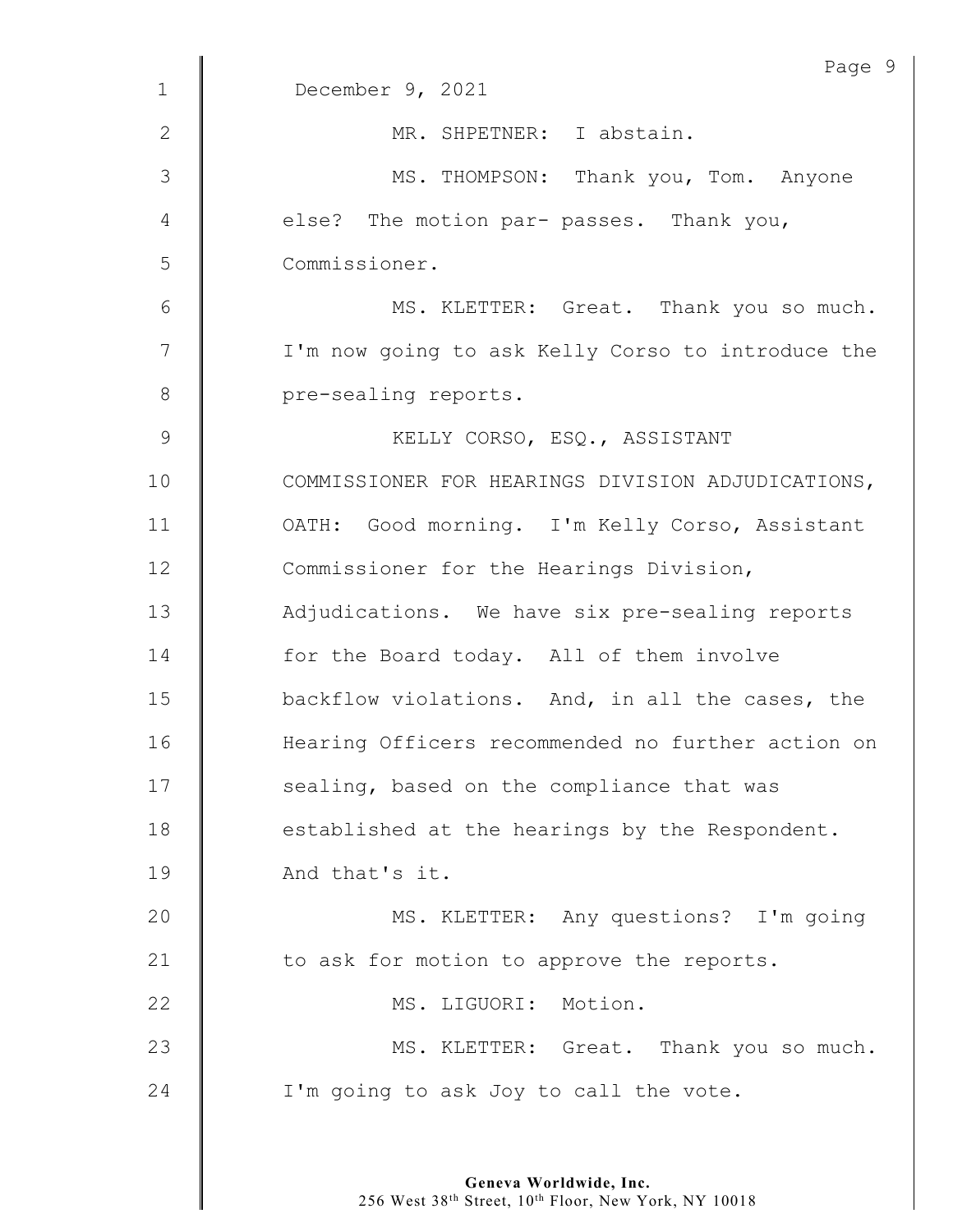|                 | Page 10                                          |
|-----------------|--------------------------------------------------|
| $\mathbf{1}$    | December 9, 2021                                 |
| $\mathbf{2}$    | MS. THOMPSON: Okay. At this time, I'm            |
| 3               | going to ask if there are any objections to the  |
| 4               | approval of the six pre-sealing reports? Any     |
| 5               | abstentions? The motion is approved. Thank you.  |
| $6\phantom{.}6$ | MS. KLETTER: Okay, thank you so much.            |
| $\overline{7}$  | I'm now going to ask for a motion to go into     |
| $8\,$           | Executive Session to discuss new decisions and   |
| $\mathsf 9$     | the cases listed in the Judicial Report.         |
| 10              | MS. LIGUORI: Motion.                             |
| 11              | MS. KLETTER: Great. Thanks so much.              |
| 12              | Joy, do you want to --                           |
| 13              | MS. THOMPSON: Sure. Is there any                 |
| 14              | objection? Is there any objection to us entering |
| 15              | our Executive Session? Seeing none, you're free  |
| 16              | to move on to Executive Session with the, --     |
| 17              | MS. KLETTER: Thank you so much.                  |
| 18              | MS. THOMPSON: -- with, you know, making          |
| 19              | sure everybody who should be here, should be     |
| 20              | here.                                            |
| 21              | [OFF THE RECORD]                                 |
| 22              | [ON THE RECORD]                                  |
| 23              | MS. KLETTER: Okay. We're back in                 |
| 24              | public session. Are there any additional         |
|                 |                                                  |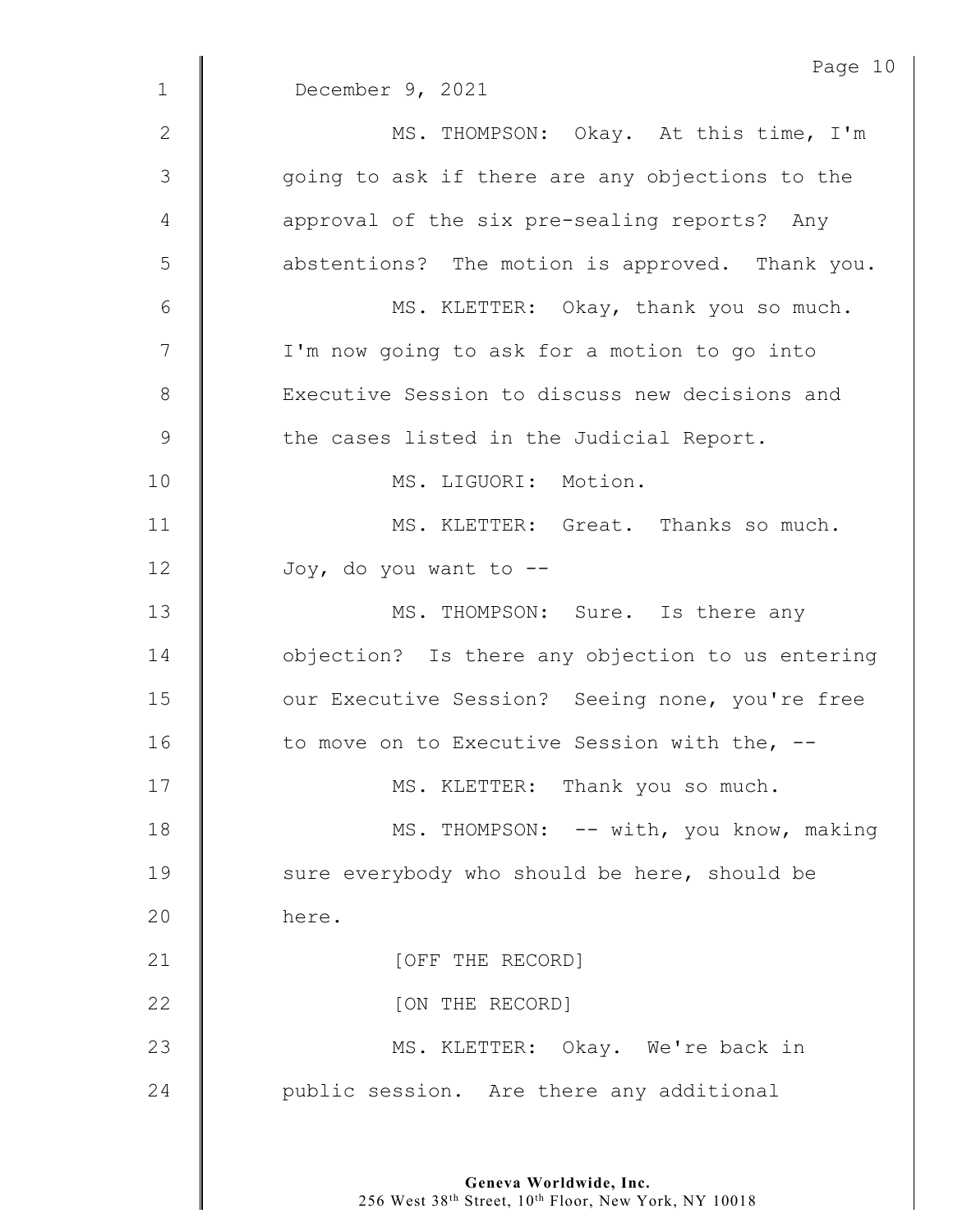|             | Page 11                                          |
|-------------|--------------------------------------------------|
| $\mathbf 1$ | December 9, 2021                                 |
| 2           | questions or comments? Hearing none, I'm going   |
| 3           | to announce the date for the next Board meeting, |
| 4           | which is February 10, 2022.                      |
| 5           | I hope everyone has Happy Holidays,              |
| 6           | Happy New Year. Stay safe, stay healthy. And     |
| 7           | I'm going to ask for a motion to adjourn.        |
| $8\,$       | MS. KNAUER: Motion.                              |
| $\mathsf 9$ | MS. KLETTER: Okay. Thank you,                    |
| 10          | Elizabeth. Meeting adjourned. Thank you,         |
| 11          | everyone.                                        |
| 12          | MS. STATZ: Bye, everybody.                       |
| 13          | ALL: Bye.                                        |
| 14          | MS. THOMPSON: Happy Holidays.                    |
| 15          | MR. SCHNEID: Happy Holidays. Bye.                |
| 16          | MS. LIGUORI: Happy Holidays.<br>Thank            |
| 17          | you.                                             |
| 18          | (The board meeting concluded at 10:22            |
| 19          | $a.m.$ )                                         |
| 20          |                                                  |
| 21          |                                                  |
| 22          |                                                  |
| 23          |                                                  |
| 24          |                                                  |
|             |                                                  |